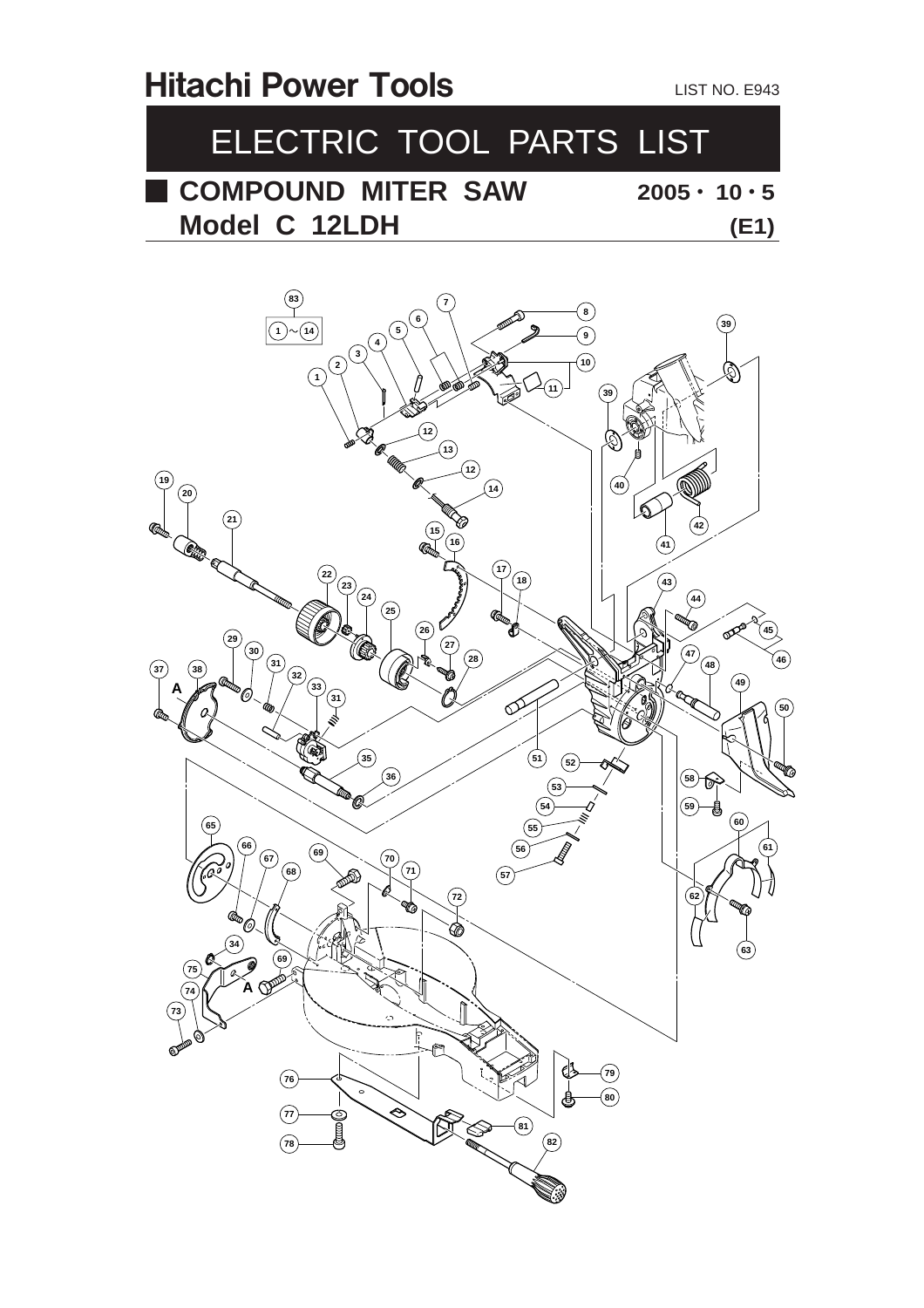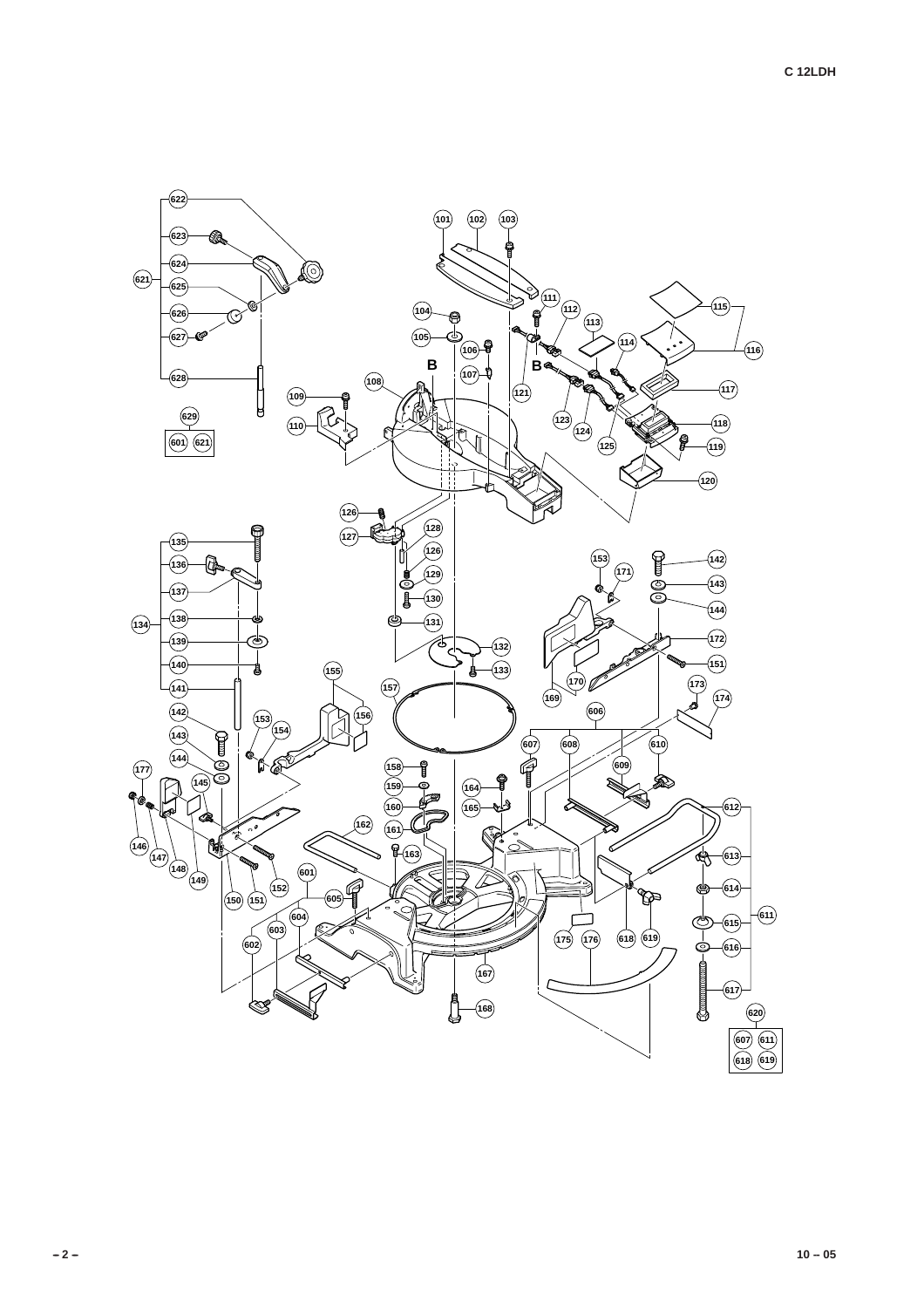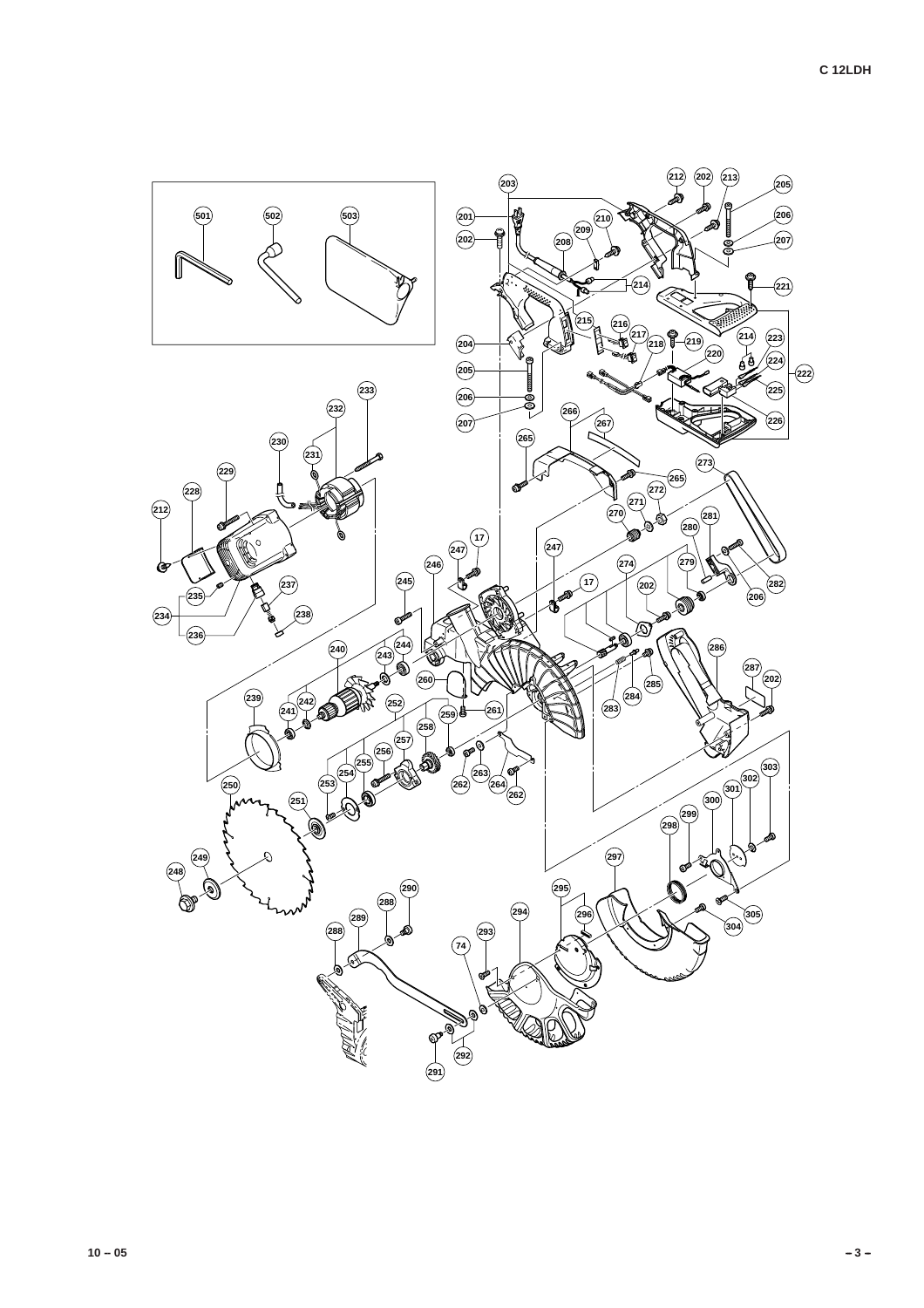| <b>ITEM</b><br>NO. | <b>CODE NO.</b> | <b>DESCRIPTION</b>                            | NO.<br><b>USED</b> | <b>REMARKS</b>        |  |
|--------------------|-----------------|-----------------------------------------------|--------------------|-----------------------|--|
| 1                  | 323-141         | <b>SPRING (B)</b>                             | 1                  |                       |  |
| $\overline{2}$     | 323-137         | <b>LASER HOLDER (A)</b>                       | 1                  |                       |  |
| 3                  | 949-531         | SPLIT PIN D2X12 (10 PCS.)                     | 1                  |                       |  |
| 4                  | 323-138         | <b>LASER HOLDER (B)</b>                       | 1                  |                       |  |
| 5                  | 949-900         | <b>ROLL PIN D3X14 (10 PCS.)</b>               | 1                  |                       |  |
| 6                  | 323-142         | <b>SPRING (C)</b>                             | $\overline{2}$     |                       |  |
| 7                  | 962-782         | <b>HEX. SOCKET SET SCREW M5X6</b>             | 1                  |                       |  |
| 8                  | 323-144         | <b>SPECIAL BOLT M5</b>                        | 1                  |                       |  |
| 9                  | 975-144         | <b>CABLE TIE</b>                              | 1                  |                       |  |
| 10                 | 323-139         | <b>LASER BASE ASS'Y</b>                       | 1                  | <b>INCLUD. 11</b>     |  |
| 11                 |                 | <b>CAUTION LABEL (A)</b>                      | 1                  |                       |  |
| 12                 | 323-143         | <b>WASHER</b>                                 | $\mathbf 2$        |                       |  |
| 13                 | 323-140         | <b>SPRING (A)</b>                             | 1                  |                       |  |
| 14                 | 324-711         | <b>LASER MODULE (A)</b>                       | 1                  |                       |  |
|                    |                 |                                               |                    |                       |  |
| 15                 | 990-541         | <b>MACHINE SCREW (W/WASHERS) M5X16</b>        | 3                  |                       |  |
| 16                 | 324-971         | <b>RACK</b>                                   | 1                  |                       |  |
| 17                 | 935-196         | MACHINE SCREW (W/WASHERS) M4X12 (BLACK)       | 3                  |                       |  |
| 18                 | 973-313         | <b>NYLON CLIP</b>                             | 1                  |                       |  |
| 19                 | 323-208         | MACHINE SCREW (W/WASHERS) M6X20 (BLACK)       | 1                  |                       |  |
| 20                 | 322-935         | <b>CLAMP LEVER</b>                            | 1                  |                       |  |
| 21                 | 325-032         | <b>BOLT (LEFT HAND) M10</b>                   | 1                  |                       |  |
| 22                 | 325-033         | <b>KNOB (A)</b>                               | 1                  |                       |  |
| 23                 | 325-035         | <b>PLANET GEAR</b>                            | 3                  |                       |  |
| 24                 | 325-036         | PINION (A)                                    | 1                  |                       |  |
| 25                 | 325-034         | <b>RING GEAR</b>                              | 1                  |                       |  |
| 26                 | 325-037         | PLATE (H)                                     | $\mathbf{2}$       |                       |  |
| 27                 | 307-811         | TAPPING SCREW (W/FLANGE) D4X16 (BLACK)        | $\overline{2}$     |                       |  |
| 28                 | 962-553         | <b>RETAINING RING FOR D28 SHAFT</b>           | 1                  |                       |  |
| 29                 | 949-241         | <b>MACHINE SCREW M5X20 (10 PCS.)</b>          | 1                  |                       |  |
| 30                 | 949-432         | <b>BOLT WASHER M6 (10 PCS.)</b>               | 1                  |                       |  |
| 31                 | 323-142         | <b>SPRING (C)</b>                             | 2                  |                       |  |
| 32                 | 305-592         | <b>NEEDLE D5X19.8</b>                         | 1                  |                       |  |
| 33                 | 323-619         | <b>ENCODER</b>                                | 1                  |                       |  |
| 34                 | 939-542         | <b>RETAINING RING FOR D12 SHAFT (10 PCS.)</b> | 1                  |                       |  |
| 35 <sub>5</sub>    | 325-030         | SHAFT (D)                                     | 1                  |                       |  |
| 36                 | 322-934         | <b>WASHER M16</b>                             | 1                  |                       |  |
| 37                 | 949-216         | <b>MACHINE SCREW M4X10 (10 PCS.)</b>          | 4                  |                       |  |
| 38                 | 324-972         | <b>HINGE COVER</b>                            | 1                  |                       |  |
| 39                 | 323-684         | LINER (D)                                     | $\mathbf{2}$       |                       |  |
| 40                 | 307-956         | SEAL LOCK HEX. SOCKET SET SCREW M6X10         | 1                  |                       |  |
| 41                 | 323-594         | <b>SLEEVE</b>                                 | 1                  |                       |  |
| 42                 | 323-595         | <b>SPRING (A)</b>                             | 1                  |                       |  |
| 43                 | 325-027         | <b>HINGE ASS'Y</b>                            | 1                  | <b>INCLUD. 32</b>     |  |
| 44                 | 949-660         | HEX. SOCKET HD. BOLT M6X20 (10 PCS.)          | $\mathbf{2}$       |                       |  |
| 45                 | 984-528         | O-RING (P-6)                                  | 1                  |                       |  |
| 46                 | 302-518         | <b>STOPPER PIN ASS'Y</b>                      | 1                  | <b>INCLUD. 45</b>     |  |
| 47                 | 996-407         | <b>O-RING (1AP-12)</b>                        | 1                  |                       |  |
|                    |                 | <b>SET PIN</b>                                | 1                  |                       |  |
| 48                 | 325-028         |                                               |                    |                       |  |
| 49                 | 324-973         | <b>DUST GUIDE ASS'Y</b>                       | 1                  | <b>INCLUD. 58, 59</b> |  |
| 50                 | 990-541         | <b>MACHINE SCREW (W/WASHERS) M5X16</b>        | $\overline{2}$     |                       |  |
| 51                 | 323-593         | SHAFT (C)                                     | 1                  |                       |  |

 $\overline{\mathcal{L}^{\mathcal{L}}(\mathcal{L}^{\mathcal{L}}(\mathcal{L}^{\mathcal{L}}(\mathcal{L}^{\mathcal{L}}(\mathcal{L}^{\mathcal{L}}(\mathcal{L}^{\mathcal{L}}(\mathcal{L}^{\mathcal{L}}(\mathcal{L}^{\mathcal{L}}(\mathcal{L}^{\mathcal{L}}(\mathcal{L}^{\mathcal{L}}(\mathcal{L}^{\mathcal{L}}(\mathcal{L}^{\mathcal{L}}(\mathcal{L}^{\mathcal{L}}(\mathcal{L}^{\mathcal{L}}(\mathcal{L}^{\mathcal{L}}(\mathcal{L}^{\mathcal{L}}(\mathcal{L}^{\math$ 

٦

**PARTS**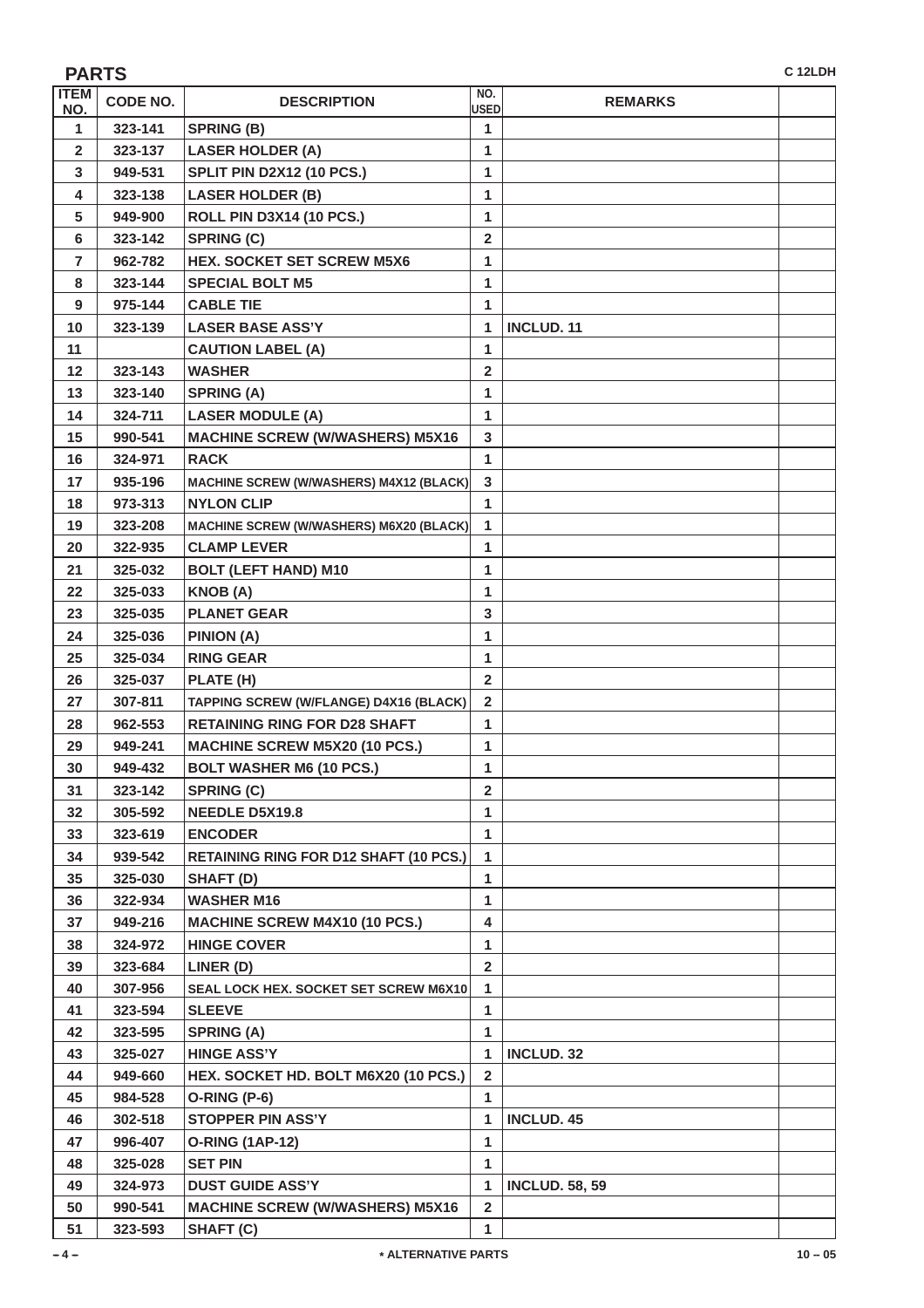| <b>ITEM</b><br>NO. | CODE NO. | <b>DESCRIPTION</b>                      | NO.<br>USED             | <b>REMARKS</b>               |  |
|--------------------|----------|-----------------------------------------|-------------------------|------------------------------|--|
| 52                 | 325-029  | <b>BEVEL PLATE</b>                      | 1                       |                              |  |
| 53                 | 949-432  | <b>BOLT WASHER M6 (10 PCS.)</b>         | 1                       |                              |  |
| 54                 | 303-006  | <b>SPACER D4X10</b>                     | 1                       |                              |  |
| 55                 | 323-142  | <b>SPRING (C)</b>                       | 1                       |                              |  |
| 56                 | 949-423  | <b>WASHER M4 (10 PCS.)</b>              | 1                       |                              |  |
| 57                 | 949-221  | <b>MACHINE SCREW M4X20 (10 PCS.)</b>    | 1                       |                              |  |
| 58                 | 322-963  | <b>DUST GUIDE HOLDER</b>                | 1                       |                              |  |
| 59                 | 949-215  | <b>MACHINE SCREW M4x8 (10 PCS.)</b>     | 1                       |                              |  |
| 60                 | 324-968  | <b>SCALE PLATE ASS'Y</b>                | 1                       | <b>INCLUD. 61, 62</b>        |  |
| 61                 | 324-969  | <b>SCALE (B)</b>                        | 1                       |                              |  |
| 62                 | 324-970  | <b>SCALE (C)</b>                        | 1                       |                              |  |
| 63                 | 993-539  | <b>MACHINE SCREW (W/WASHERS) M4X16</b>  | $\overline{2}$          |                              |  |
| 65                 | 324-978  | LINER (B)                               | 1                       |                              |  |
| 66                 | 949-216  | <b>MACHINE SCREW M4X10 (10 PCS.)</b>    | $\overline{2}$          |                              |  |
| 67                 | 949-423  | <b>WASHER M4 (10 PCS.)</b>              | $\overline{\mathbf{2}}$ |                              |  |
| 68                 | 324-977  | GEAR (B)                                | 1                       |                              |  |
| 69                 | 325-019  | NYLOCK HEX. SOCKET HD. BOLT M8X20       | 3                       |                              |  |
| 70                 | 324-974  | <b>INDICATOR (B)</b>                    | $\overline{2}$          |                              |  |
|                    | 304-043  |                                         | $\overline{2}$          |                              |  |
| 71                 |          | MACHINE SCREW (W/WASHERS) M4X10 (BLACK) |                         |                              |  |
| 72                 | 680-418  | <b>NYLON NUT M12</b>                    | 1                       |                              |  |
| 73                 | 949-821  | HEX. SOCKET HD. BOLT M5X16 (10 PCS.)    | 1                       |                              |  |
| 74                 | 949-454  | <b>SPRING WASHER M5 (10 PCS.)</b>       | $\overline{\mathbf{2}}$ |                              |  |
| 75                 | 325-031  | <b>HINGE PLATE</b>                      | 1                       |                              |  |
| 76                 | 323-627  | <b>SPRING PLATE</b>                     | 1                       |                              |  |
| 77                 | 949-457  | <b>SPRING WASHER M8 (10 PCS.)</b>       | $\overline{2}$          |                              |  |
| 78                 | 949-655  | HEX. SOCKET HD. BOLT M8X16 (10 PCS.)    | $\overline{\mathbf{2}}$ |                              |  |
| 79                 | 323-609  | <b>SPACER (A)</b>                       | 1                       |                              |  |
| 80                 | 307-635  | MACHINE SCREW (W/SP. WASHER) M4X10      | $\overline{2}$          |                              |  |
| 81                 | 324-987  | <b>PLATE CAP</b>                        | 1                       |                              |  |
| 82                 | 323-680  | <b>SIDE HANDLE</b>                      | 1                       |                              |  |
| 83                 | 323-646  | <b>LASER HOLDER ASS'Y</b>               | 1                       | <b>INCLUD. 1-10, 12-14</b>   |  |
| 101                | 325-046  | <b>TABLE INSERT (A)</b>                 | 1                       |                              |  |
| 102                | 323-649  | <b>TABLE INSERT (B)</b>                 | 1                       |                              |  |
| 103                | 990-541  | <b>MACHINE SCREW (W/WASHERS) M5X16</b>  | 4                       |                              |  |
| 104                | 975-348  | <b>NYLON NUT M8</b>                     | 1                       |                              |  |
| 105                | 318-929  | <b>WASHER (F)</b>                       | 1                       |                              |  |
| 106                | 304-043  | MACHINE SCREW (W/WASHERS) M4X10 (BLACK) | 1                       |                              |  |
| 107                | 318-927  | <b>INDICATOR (A)</b>                    | 1.                      |                              |  |
| 108                | 324-976  | <b>TURN TABLE ASS'Y</b>                 | 1                       | <b>INCLUD. 128</b>           |  |
| 109                | 993-539  | <b>MACHINE SCREW (W/WASHERS) M4X16</b>  | 1                       |                              |  |
| 110                | 325-021  | <b>CORD COVER (A)</b>                   | 1                       |                              |  |
| 111                | 993-539  | <b>MACHINE SCREW (W/WASHERS) M4X16</b>  | 1                       |                              |  |
| 112                | 324-986  | <b>CORD (A) 100MM</b>                   | 1                       |                              |  |
| 113                | 324-984  | <b>PACKING (E)</b>                      | 1                       |                              |  |
| 114                | 324-983  | CORD (D)                                | 1                       |                              |  |
| 115                | 323-616  | <b>PANEL SHEET (A)</b>                  | 1                       |                              |  |
| 116                | 323-615  | <b>INDICATION PANEL ASS'Y</b>           | 1                       | <b>INCLUD. 115</b>           |  |
| 117                | 323-608  | <b>PACKING (D)</b>                      | 1                       |                              |  |
| 118                | 324-979  | <b>MONITOR ASS'Y</b>                    | 1                       | <b>INCLUD. 114, 124, 125</b> |  |
| 119                | 993-539  | <b>MACHINE SCREW (W/WASHERS) M4X16</b>  | 4                       |                              |  |
| 120                | 324-985  | <b>INSULATING CASE</b>                  | $\mathbf{1}$            |                              |  |

**PARTS**

**C 12LDH**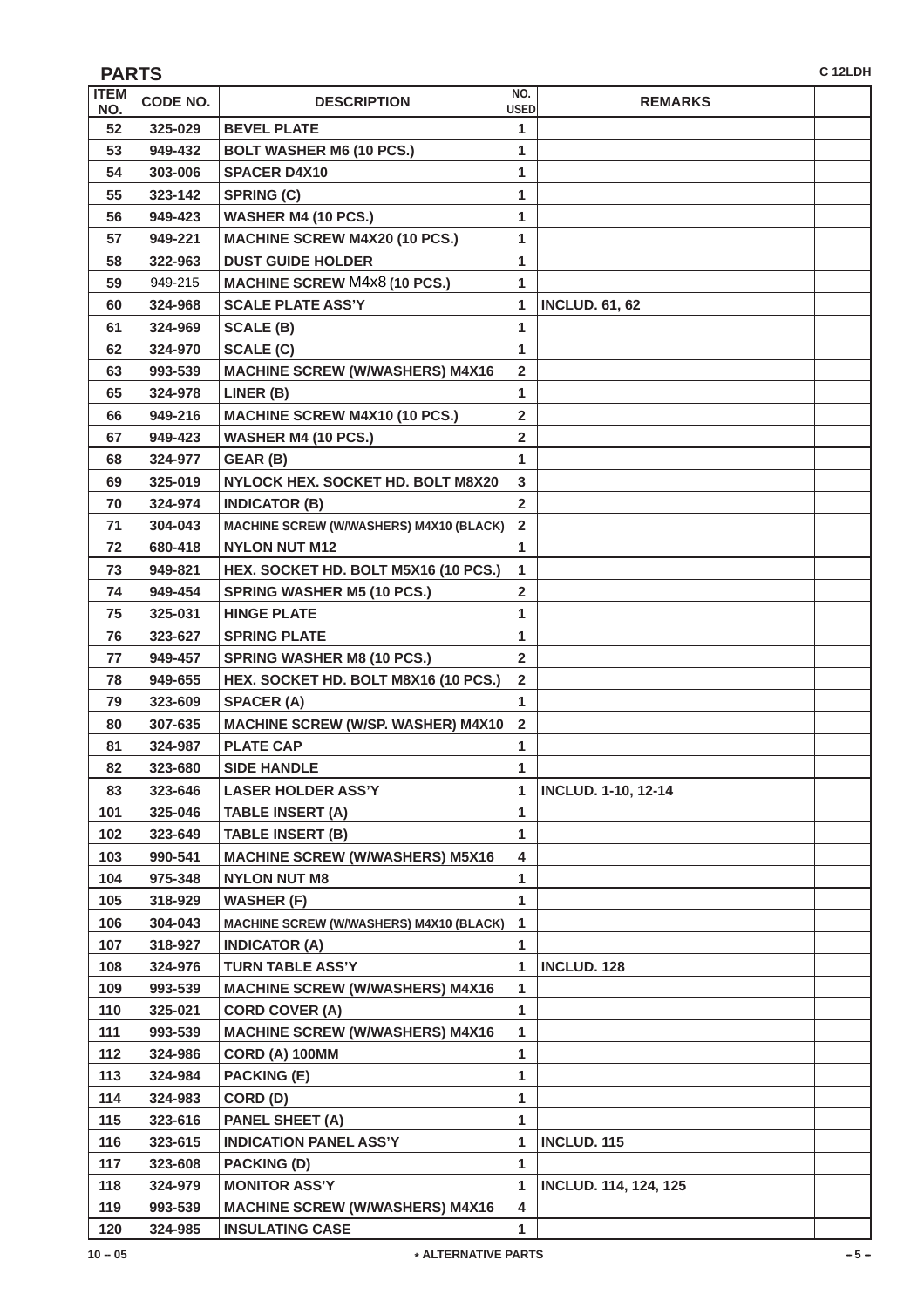| <b>ITEM</b><br>NO. | CODE NO. | <b>DESCRIPTION</b>                   | NO.<br><b>USED</b>      | <b>REMARKS</b>         |  |
|--------------------|----------|--------------------------------------|-------------------------|------------------------|--|
| 121                | 980-523  | <b>NYLON CLIP</b>                    | 1                       |                        |  |
| 123                | 325-026  | <b>CORD (A) 310MM</b>                | 1                       |                        |  |
| 124                | 324-981  | CORD (C) 300MM                       | 1                       |                        |  |
| 125                | 324-982  | <b>CORD (C) 330MM</b>                | 1                       |                        |  |
| 126                | 323-142  | <b>SPRING (C)</b>                    | 2                       |                        |  |
| 127                | 323-619  | <b>ENCODER</b>                       | 1                       |                        |  |
| 128                | 305-592  | <b>NEEDLE D5X19.8</b>                | 1                       |                        |  |
| 129                | 949-432  | <b>BOLT WASHER M6 (10 PCS.)</b>      | 1                       |                        |  |
| 130                | 949-241  | <b>MACHINE SCREW M5X20 (10 PCS.)</b> | 1                       |                        |  |
| 131                | 323-622  | <b>PACKING (B)</b>                   | 1                       |                        |  |
| 132                | 323-623  | <b>DUST COVER</b>                    | 1                       |                        |  |
| 133                | 949-215  | <b>MACHINE SCREW M4X8 (10 PCS.)</b>  | 1                       |                        |  |
| 134                | 323-677  | <b>VISE ASS'Y</b>                    | 1                       | <b>INCLUD. 135-141</b> |  |
| 135                | 323-678  | <b>KNOB BOLT</b>                     | 1                       |                        |  |
| 136                | 301-806  | <b>WING BOLT M6X15</b>               | 1                       |                        |  |
| 137                |          | <b>SCREW HOLDER</b>                  | 1                       |                        |  |
| 138                | 949-432  | <b>BOLT WASHER M6 (10 PCS.)</b>      | 1                       |                        |  |
| 139                | 302-532  | <b>VISE PLATE</b>                    | 1                       |                        |  |
| 140                | 949-216  | <b>MACHINE SCREW M4X10 (10 PCS.)</b> | 1                       |                        |  |
| 141                | 322-954  | <b>VISE SHAFT</b>                    | 1                       |                        |  |
| 142                | 949-678  | <b>BOLT M8X35 (10 PCS.)</b>          | 4                       |                        |  |
| 143                | 949-457  | <b>SPRING WASHER M8 (10 PCS.)</b>    | 4                       |                        |  |
| 144                | 949-433  | <b>BOLT WASHER M8 (10 PCS.)</b>      | 4                       |                        |  |
| 145                | 301-806  | <b>WING BOLT M6X15</b>               | 1                       |                        |  |
| 146                | 324-995  | KNOB (B)                             | 1                       |                        |  |
| 147                | 323-142  | <b>SPRING (C)</b>                    | 1                       |                        |  |
| 148                | 324-993  | SUB FENCE (C) ASS'Y                  | 1                       | <b>INCLUD. 149</b>     |  |
| 149                |          | <b>WARNING LABEL (O)</b>             | 1                       |                        |  |
| 150                | 325-049  | FENCE (B)                            | 1                       |                        |  |
| 151                | 949-342  | FLAT HD. SCREW M6X25 (10 PCS.)       | $\mathbf{2}$            |                        |  |
| 152                | 949-795  | FLAT HD. SCREW M6X35 (10 PCS.)       | 1                       |                        |  |
| 153                | 963-837  | <b>NYLON NUT M6</b>                  | $\mathbf{2}$            |                        |  |
| 154                | 324-994  | PLATE (D) 35MM                       | 1                       |                        |  |
| 155                | 325-271  | SUB FENCE (B) ASS'Y                  | 1                       | <b>INCLUD. 156</b>     |  |
| 156                |          | <b>WARNING LABEL (L)</b>             | 1                       |                        |  |
| 157                | 323-625  | LINER (A)                            | 3                       |                        |  |
| 158                | 302-317  | <b>MACHINE SCREW M5X16 (BLACK)</b>   | $\overline{\mathbf{2}}$ |                        |  |
| 159                | 949-431  | <b>BOLT WASHER M5 (10 PCS.)</b>      | $\overline{\mathbf{2}}$ |                        |  |
| 160                | 324-975  | GEAR (A)                             | 1                       |                        |  |
| 161                | 323-603  | <b>PACKING (A)</b>                   | 1                       |                        |  |
| 162                | 322-910  | <b>HOLDER</b>                        | 1                       |                        |  |
| 163                | 949-610  | <b>BOLT M6X10 (10 PCS.)</b>          | 1                       |                        |  |
| 164                | 987-512  | MACHINE SCREW (W/SP. WASHER) M5X16   | 1                       |                        |  |
| 165                | 323-605  | <b>HOOK</b>                          | 1                       |                        |  |
| 167                | 325-264  | <b>BASE ASS'Y</b>                    | 1                       | <b>INCLUD. 173-176</b> |  |
| 168                | 323-626  | SHAFT (B)                            | 1                       |                        |  |
| 169                | 325-270  | <b>SUB FENCE (A) ASS'Y</b>           | 1                       | <b>INCLUD. 170</b>     |  |
| 170                |          | <b>WARNING LABEL (M)</b>             | 1                       |                        |  |
| 171                | 324-990  | <b>PLATE (D) 24.5MM</b>              | 1                       |                        |  |
| 172                | 324-988  | FENCE (A)                            | 1                       |                        |  |

**PARTS**

**173 949-510 RIVET D2.5X4.8 (10 PCS.) 2**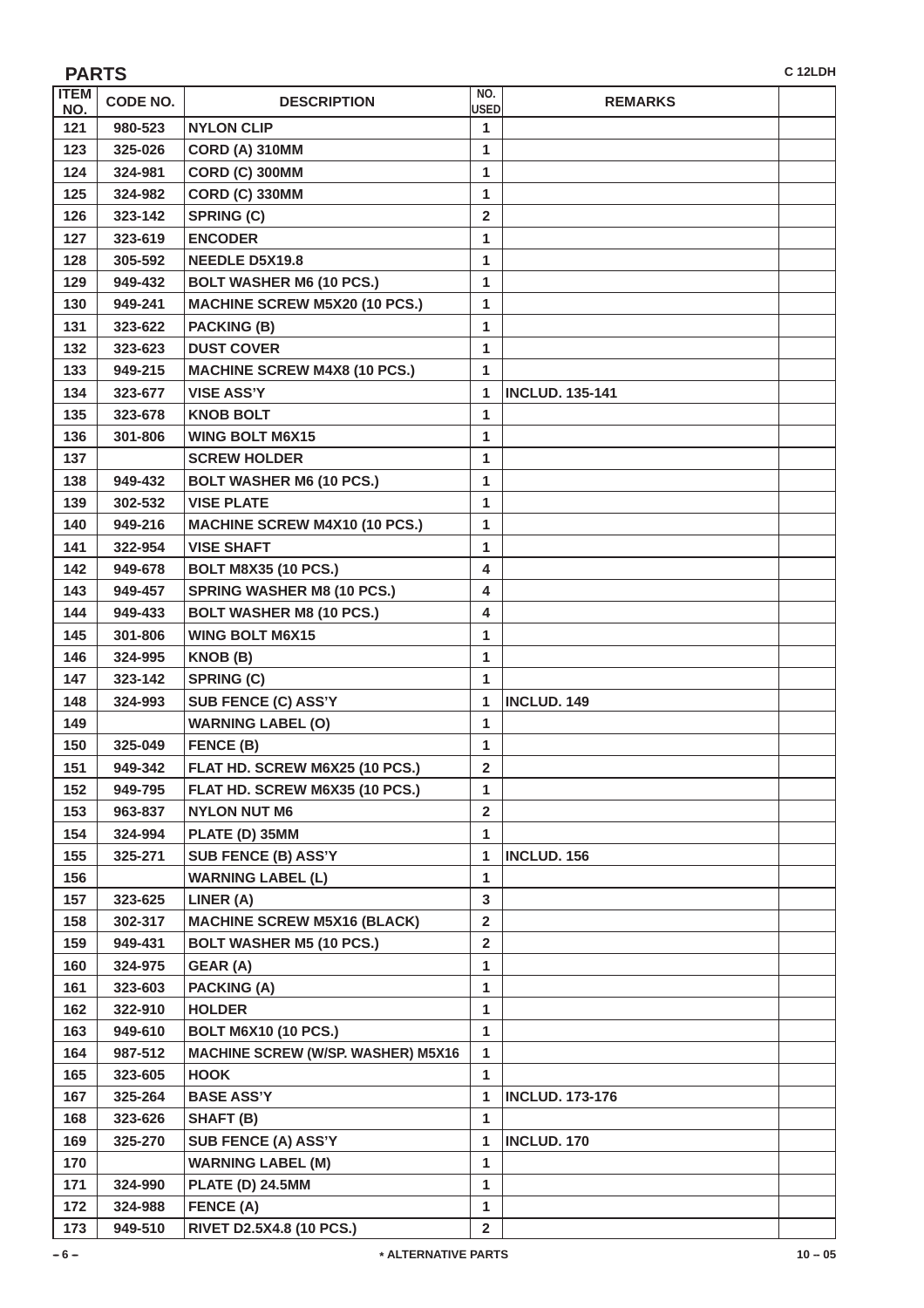| <b>ITEM</b><br>NO. | <b>CODE NO.</b> | <b>DESCRIPTION</b>                      | NO.<br><b>USED</b>      | <b>REMARKS</b>          |  |
|--------------------|-----------------|-----------------------------------------|-------------------------|-------------------------|--|
| 174                |                 | <b>WARNING LABEL (A)</b>                | 1                       |                         |  |
| 175                |                 | <b>CAUTION LABEL (C)</b>                | 1                       |                         |  |
| 176                | 323-656         | <b>SCALE (A)</b>                        | 1                       |                         |  |
| 177                | 949-432         | <b>BOLT WASHER M6 (10 PCS.)</b>         | 1                       |                         |  |
| 201                | 325-048         | <b>CORD</b>                             | 1                       |                         |  |
| 202                | 990-541         | <b>MACHINE SCREW (W/WASHERS) M5X16</b>  | 7                       |                         |  |
| 203                | 325-013         | <b>HANDLE ASS'Y</b>                     | 1                       | <b>INCLUD. 215</b>      |  |
| 204                | 325-022         | <b>CORD COVER (B)</b>                   | 1                       |                         |  |
| 205                | 949-828         | HEX. SOCKET HD. BOLT M5X70 (10 PCS.)    | 4                       |                         |  |
| 206                | 949-454         | <b>SPRING WASHER M5 (10 PCS.)</b>       | 6                       |                         |  |
| 207                | 949-431         | <b>BOLT WASHER M5 (10 PCS.)</b>         | 4                       |                         |  |
| 208                | 940-778         | <b>CORD ARMOR D10.7</b>                 | 1                       |                         |  |
| 209                | 937-631         | <b>CORD CLIP</b>                        | 1                       |                         |  |
| 210                | 984-750         | <b>TAPPING SCREW (W/FLANGE) D4X16</b>   | $\overline{2}$          |                         |  |
| 212                | 307-811         | TAPPING SCREW (W/FLANGE) D4X16 (BLACK)  | 5                       |                         |  |
| 213                | 307-811         | TAPPING SCREW (W/FLANGE) D4X16 (BLACK)  | 1                       |                         |  |
| 214                | 959-141         | <b>CONNECTOR 50092 (10 PCS.)</b>        | 4                       |                         |  |
| 215                | 325-014         | <b>SWITCH LABEL (A)</b>                 | 1                       |                         |  |
| 216                | 323-634         | SWITCH (A) (1P TYPE)                    | 1                       |                         |  |
| 217                | 323-635         | SWITCH (B) (1P TYPE)                    | 1                       |                         |  |
| 218                | 324-999         | CORD (B)                                | 1                       |                         |  |
| 219                | 984-750         | <b>TAPPING SCREW (W/FLANGE) D4X16</b>   | 1                       |                         |  |
| 220                | 322-911         | <b>SWITCHING POWER SUPPLY</b>           | 1                       |                         |  |
| 221                | 301-653         | TAPPING SCREW (W/FLANGE) D4X20 (BLACK)  | 3                       |                         |  |
| 222                | 325-043         | <b>SWITCH HANDLE (A).(B) SET</b>        | 1                       |                         |  |
| 223                | 325-261         | <b>INTERNAL WIRE (A) (BLUE)</b>         | 1                       |                         |  |
| 224                | 325-262         | <b>INTERNAL WIRE (A) (YELLOW)</b>       | 1                       |                         |  |
| 225                | 325-263         | <b>INTERNAL WIRE (A) (BLACK)</b>        | 1                       |                         |  |
| 226                | 324-998         | SWITCH (3P FASTON TYPE) W/O LOCK        | 1                       |                         |  |
| 228                | 325-002         | <b>HOUSING COVER</b>                    | 1                       |                         |  |
| 229                | 322-123         | MACHINE SCREW (W/WASHERS) M5X40 (BLACK) | 4                       |                         |  |
| 230                | 325-000         | <b>VINYL TUBE</b>                       | 1                       |                         |  |
| 231                | 937-623         | <b>BRUSH TERMINAL</b>                   | $\overline{2}$          |                         |  |
| 232                | 340-648D        | <b>STATOR ASS'Y 120V</b>                | 1                       | <b>INCLUD. 231</b>      |  |
| 233                | 953-174         | <b>HEX. HD. TAPPING SCREW D5X55</b>     | $\overline{2}$          |                         |  |
| 234                | 325-045         | <b>HOUSING ASS'Y</b>                    | 1                       | <b>INCLUD. 235, 236</b> |  |
| 235                | 938-477         | <b>HEX. SOCKET SET SCREW M5X8</b>       | $\overline{\mathbf{2}}$ |                         |  |
| 236                | 938-241         | <b>BRUSH HOLDER</b>                     | 1                       |                         |  |
| 237                | 999-038         | <b>CARBON BRUSH (1 PAIR)</b>            | $\overline{\mathbf{2}}$ |                         |  |
| 238                | 945-161         | <b>BRUSH CAP</b>                        | $\overline{2}$          |                         |  |
| 239                | 322-915         | <b>FAN GUIDE</b>                        | 1                       |                         |  |
| 240                | 360-743U        | <b>ARMATURE ASS'Y 120V</b>              | 1                       | <b>INCLUD. 241-244</b>  |  |
| 241                | 600-0VV         | <b>BALL BEARING 6000VVCMPS2L</b>        | 1                       |                         |  |
| 242                | 302-428         | <b>WASHER (A)</b>                       | 1                       |                         |  |
| 243                | 325-003         | <b>DUST WASHER (B)</b>                  | 1                       |                         |  |
| 244                | 620-1 V V       | <b>BALL BEARING 6201VVCMPS2L</b>        | $\mathbf{1}$            |                         |  |
| 245                | 949-755         | HEX. SOCKET HD. BOLT M6X16 (10 PCS.)    | 1                       |                         |  |
| 246                | 325-004         | <b>GEAR CASE</b>                        | $\mathbf{1}$            |                         |  |
| 247                | 980-523         | <b>NYLON CLIP</b>                       | $\overline{\mathbf{2}}$ |                         |  |
| 248                | 988-101         | <b>BOLT (A) M10</b>                     | 1                       |                         |  |
|                    |                 |                                         |                         |                         |  |

**249 323-652 WASHER (B) 1**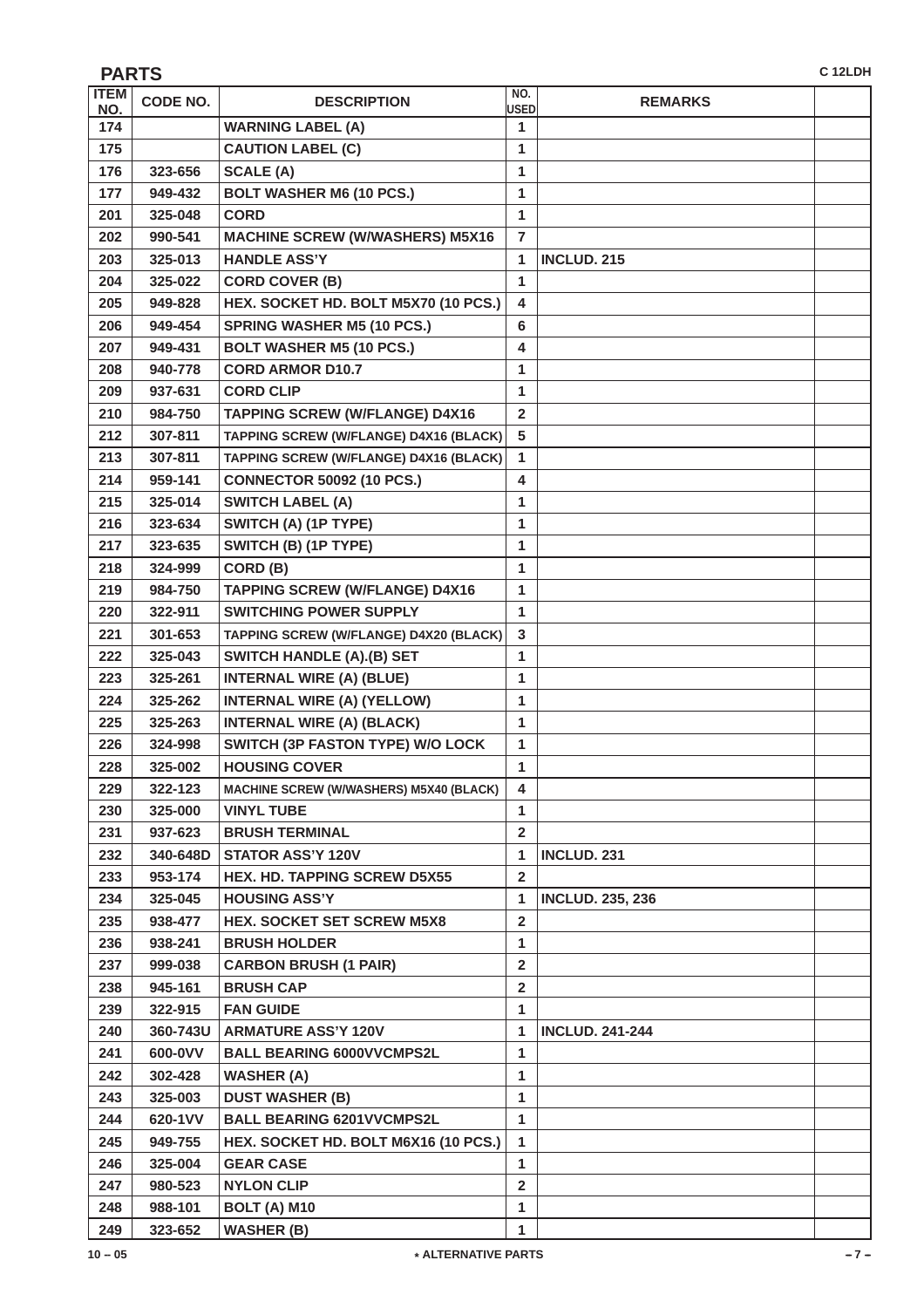| <b>ITEM</b><br>NO. | <b>CODE NO.</b>    | <b>DESCRIPTION</b>                      | NO.<br><b>USED</b> | <b>REMARKS</b>           |  |
|--------------------|--------------------|-----------------------------------------|--------------------|--------------------------|--|
| 250                |                    | TCT SAW BLADE 305MM-D25.4 HOLE-NT32     | 1                  |                          |  |
| 251                | 325-023            | <b>WASHER (A)</b>                       | 1                  |                          |  |
| 252                | 325-005            | <b>SPINDLE ASS'Y</b>                    | 1                  | INCLUD. 253-255, 257-259 |  |
| 253                | 318-363            | FLAT HD. SCREW M4X10 (BLACK)            | $\mathbf{2}$       |                          |  |
| 254                | 325-008            | <b>BEARING COVER (A)</b>                | 1                  |                          |  |
| 255                | 690-4DD            | <b>BALL BEARING 6904DDPS2L</b>          | 1                  |                          |  |
| 256                | 323-208            | MACHINE SCREW (W/WASHERS) M6X20 (BLACK) | $\mathbf{2}$       |                          |  |
| 257                | 325-007            | <b>BEARING HOLDER (A)</b>               | 1                  |                          |  |
| 258                | 325-006            | <b>SPINDLE AND GEAR SET</b>             | 1                  |                          |  |
| 259                | 608-VVM            | <b>BALL BEARING 608VVC2PS2L</b>         | 1                  |                          |  |
| 260                | 322-926            | <b>LASER COVER (A)</b>                  | 1                  |                          |  |
| 261                | 949-216            | <b>MACHINE SCREW M4X10 (10 PCS.)</b>    | 1                  |                          |  |
| 262                | 949-236            | MACHINE SCREW M5X10 (10 PCS.)           | $\overline{2}$     |                          |  |
| 263                | 949-431            | <b>BOLT WASHER M5 (10 PCS.)</b>         | 1                  |                          |  |
| 264                | 323-675            | <b>SPINDLE COVER</b>                    | 1                  |                          |  |
| 265                | 993-539            | <b>MACHINE SCREW (W/WASHERS) M4X16</b>  | $\mathbf{2}$       |                          |  |
| 266                | 325-047            | <b>GEAR CASE COVER ASS'Y</b>            | 1                  | <b>INCLUD. 267</b>       |  |
| 267                | 323-654            | <b>CAUTION LABEL (B)</b>                | 1                  |                          |  |
| 270                | 324-443            |                                         | 1                  |                          |  |
|                    |                    | PULLEY (A)                              |                    |                          |  |
| 271<br>272         | 961-157<br>949-560 | <b>SUPER LOCK WASHER</b>                | 1<br>1             |                          |  |
|                    |                    | <b>NUT M10 (10 PCS.)</b>                |                    |                          |  |
| 273                | 324-427            | BELT (200H10) 16X508                    | 1                  |                          |  |
| 274                | 325-009            | <b>PINION ASS'Y</b>                     | 1                  | <b>INCLUD. 279</b>       |  |
| 279                | 608-VVM            | <b>BALL BEARING 608VVC2PS2L</b>         | 1                  |                          |  |
| 280                | 983-545            | <b>NEEDLE ROLLER</b>                    | 2                  |                          |  |
| 281                | 325-259            | <b>BEARING HOLDER (B)</b>               | 1                  |                          |  |
| 282                | 949-241            | <b>MACHINE SCREW M5X20 (10 PCS.)</b>    | 2                  |                          |  |
| 283                | 325-018            | <b>SPRING</b>                           | 1                  |                          |  |
| 284                | 325-017            | <b>STOPPER PIN (B)</b>                  | 1                  |                          |  |
| 285                | 304-043            | MACHINE SCREW (W/WASHERS) M4X10 (BLACK) | 1                  |                          |  |
| 286                | 325-016            | <b>PULLEY COVER</b>                     | 1                  |                          |  |
| 287                |                    | <b>NAME PLATE</b>                       | 1                  |                          |  |
| 288                | 322-948            | <b>WASHER M7</b>                        | $\overline{2}$     |                          |  |
| 289                | 325-041            | <b>LINK</b>                             | 1                  |                          |  |
| 290                | 322-950            | <b>SPECIAL SCREW M6</b>                 | 1                  |                          |  |
| 291                | 322-947            | <b>SPECIAL SCREW (C) M5</b>             | 1                  |                          |  |
| 292                | 322-938            | <b>WASHER M10</b>                       | $\overline{2}$     |                          |  |
| 293                | 318-363            | FLAT HD. SCREW M4X10 (BLACK)            | 1                  |                          |  |
| 294                | 325-039            | <b>PROTECTIVE COVER (B)</b>             | 1                  |                          |  |
| 295                | 323-672            | <b>COVER PLATE (B) ASS'Y</b>            | 1                  | <b>INCLUD, 296</b>       |  |
| 296                | 323-673            | <b>CUSHION</b>                          | 1                  |                          |  |
| 297                | 323-667            | <b>PROTECTIVE COVER (A)</b>             | 1                  |                          |  |
| 298                | 323-671            | <b>RETURN SPRING</b>                    | 1                  |                          |  |
| 299                | 949-236            | <b>MACHINE SCREW M5X10 (10 PCS.)</b>    | $\overline{2}$     |                          |  |
| 300                | 325-040            | <b>COVER PLATE (A)</b>                  | 1                  |                          |  |
| 301                | 323-670            | <b>COVER WASHER</b>                     | 1                  |                          |  |
| 302                | 949-454            | <b>SPRING WASHER M5 (10 PCS.)</b>       | 1                  |                          |  |
| 303                | 949-236            | <b>MACHINE SCREW M5X10 (10 PCS.)</b>    | 1                  |                          |  |
| 304                | 949-215            | <b>MACHINE SCREW M4X8 (10 PCS.)</b>     | 3                  |                          |  |
| 305                | 325-038            | FLAT HD. SCREW M5X10 (BLACK)            | 1                  |                          |  |
| 306                | 949-434            | BOLT WASHER M10 (10PCS.)                | 1                  |                          |  |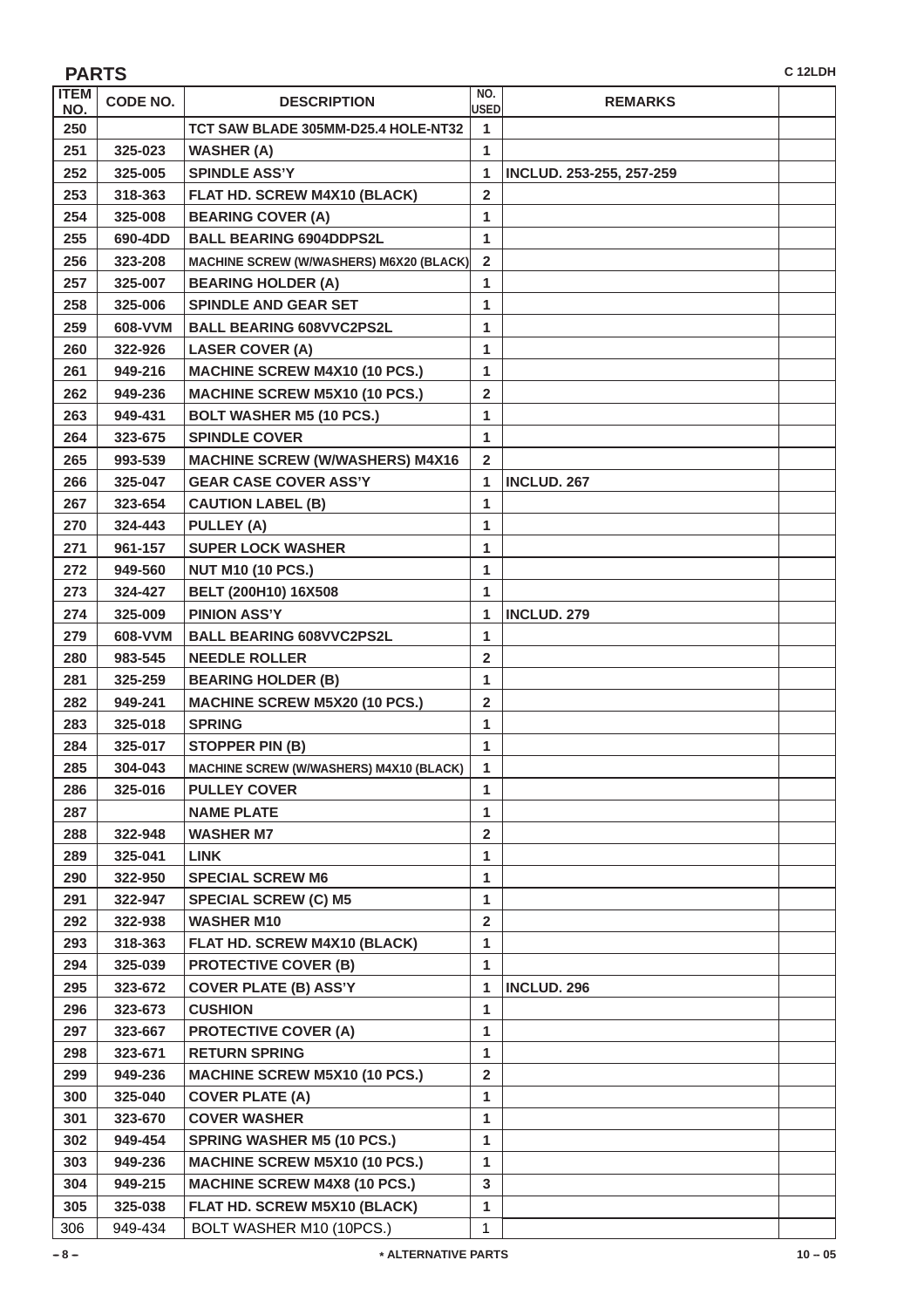## **STANDARD ACCESSORIES**

| <b>ITEM</b><br>NO. | CODE NO. | <b>DESCRIPTION</b>         | NO.<br><b>USED</b> | <b>REMARKS</b> |  |
|--------------------|----------|----------------------------|--------------------|----------------|--|
| 501                | 944-458  | <b>HEX. BAR WRENCH 4MM</b> |                    |                |  |
| 502                | 985-051  | <b>BOX WRENCH 17MM</b>     |                    |                |  |
| 503                | 322-955  | <b>DUST BAG (BLACK)</b>    |                    |                |  |
|                    |          |                            |                    |                |  |
|                    |          |                            |                    |                |  |

## **OPTIONAL ACCESSORIES**

| <b>ITEM</b><br>NO. | CODE NO. | <b>DESCRIPTION</b>                      | NO.<br>USED    | <b>REMARKS</b>             |  |
|--------------------|----------|-----------------------------------------|----------------|----------------------------|--|
| 601                | 323-546  | <b>CROWN MOLDING STOPPER (L) ASS'Y</b>  | 1              | <b>INCLUD. 602-605</b>     |  |
| 602                | 301-806  | <b>WING BOLT M6X15</b>                  | 1              |                            |  |
| 603                |          | <b>CROWN MOLDING STOPPER (L)</b>        | 1              |                            |  |
| 604                | 321-390  | <b>CROWN MOLDING STOPPER HOLDER</b>     | 1              |                            |  |
| 605                | 323-682  | <b>WING BOLT M6X85</b>                  | 1              |                            |  |
| 606                | 323-547  | <b>CROWN MOLDING STOPPER (R) ASS'Y</b>  | 1              | <b>INCLUD. 607-610</b>     |  |
| 607                | 323-682  | <b>WING BOLT M6X85</b>                  | $\overline{2}$ |                            |  |
| 608                | 321-390  | <b>CROWN MOLDING STOPPER HOLDER</b>     | 1              |                            |  |
| 609                |          | <b>CROWN MOLDING STOPPER (R)</b>        | 1              |                            |  |
| 610                | 301-806  | <b>WING BOLT M6X15</b>                  | 1              |                            |  |
| 611                | 323-657  | <b>HOLDER ASS'Y</b>                     | 1              | <b>INCLUD. 612-617</b>     |  |
| 612                | 321-549  | <b>HOLDER</b>                           | 1              |                            |  |
| 613                | 949-313  | WING NUT M6 (10 PCS.)                   | 1              |                            |  |
| 614                | 949-556  | <b>NUT M6 (10 PCS.)</b>                 | 1              |                            |  |
| 615                | 322-047  | <b>VISE PLATE</b>                       | 1              |                            |  |
| 616                | 949-425  | <b>WASHER M6 (10 PCS.)</b>              | 1              |                            |  |
| 617                | 323-681  | <b>HIGH TENSION BOLT M6X105</b>         | 1              |                            |  |
| 618                | 974-561  | <b>STOPPER</b>                          | 1              |                            |  |
| 619                | 949-404  | WING BOLT M6X20 (10 PCS.)               | 1              |                            |  |
| 620                | 323-523  | <b>GUIDE ASS'Y</b>                      | 1              | INCLUD. 607, 611, 618, 619 |  |
| 621                | 322-957  | VISE (B) ASS'Y                          | 1              | <b>INCLUD. 622-628</b>     |  |
| 622                | 321-551  | KNOB BOLT M10X54                        | 1              |                            |  |
| 623                | 998-836  | <b>KNOB BOLT M6X11</b>                  | 1              |                            |  |
| 624                |          | <b>SCREW HOLDER (B)</b>                 | 1              |                            |  |
| 625                | 306-985  | <b>WASHER (H)</b>                       | 1              |                            |  |
| 626                | 964-851  | <b>BASE RUBBER</b>                      | 1              |                            |  |
| 627                | 304-043  | MACHINE SCREW (W/WASHERS) M4X10 (BLACK) | 1              |                            |  |
| 628                | 318-967  | <b>VISE SHAFT</b>                       | 1              |                            |  |
| 629                | 323-545  | <b>CROWN MOLDING VISE ASS'Y</b>         | 1              | <b>INCLUD. 601, 621</b>    |  |
| 630                | 323-522  | TCT SAW BLADE 305MM-D25.4 HOLE-NT32     | 1              |                            |  |
| 631                | 305-546  | TCT SAW BLADE 305MM-D25.4 HOLE-NT60     | 1              |                            |  |
| 632                | 309-418  | TCT SAW BLADE 305MM-D25.4 HOLE-NT80     | 1              |                            |  |
| 633                | 301-721  | TCT SAW BLADE 305MM-D25.4 HOLE-NT90     | 1              |                            |  |
| 634                | 310-875  | TCT SAW BLADE 305MM-D25.4 HOLE-NT96     | 1              |                            |  |
|                    |          |                                         |                |                            |  |
|                    |          |                                         |                |                            |  |
|                    |          |                                         |                |                            |  |
|                    |          |                                         |                |                            |  |
|                    |          |                                         |                |                            |  |
|                    |          |                                         |                |                            |  |
|                    |          |                                         |                |                            |  |

**C 12LDH**